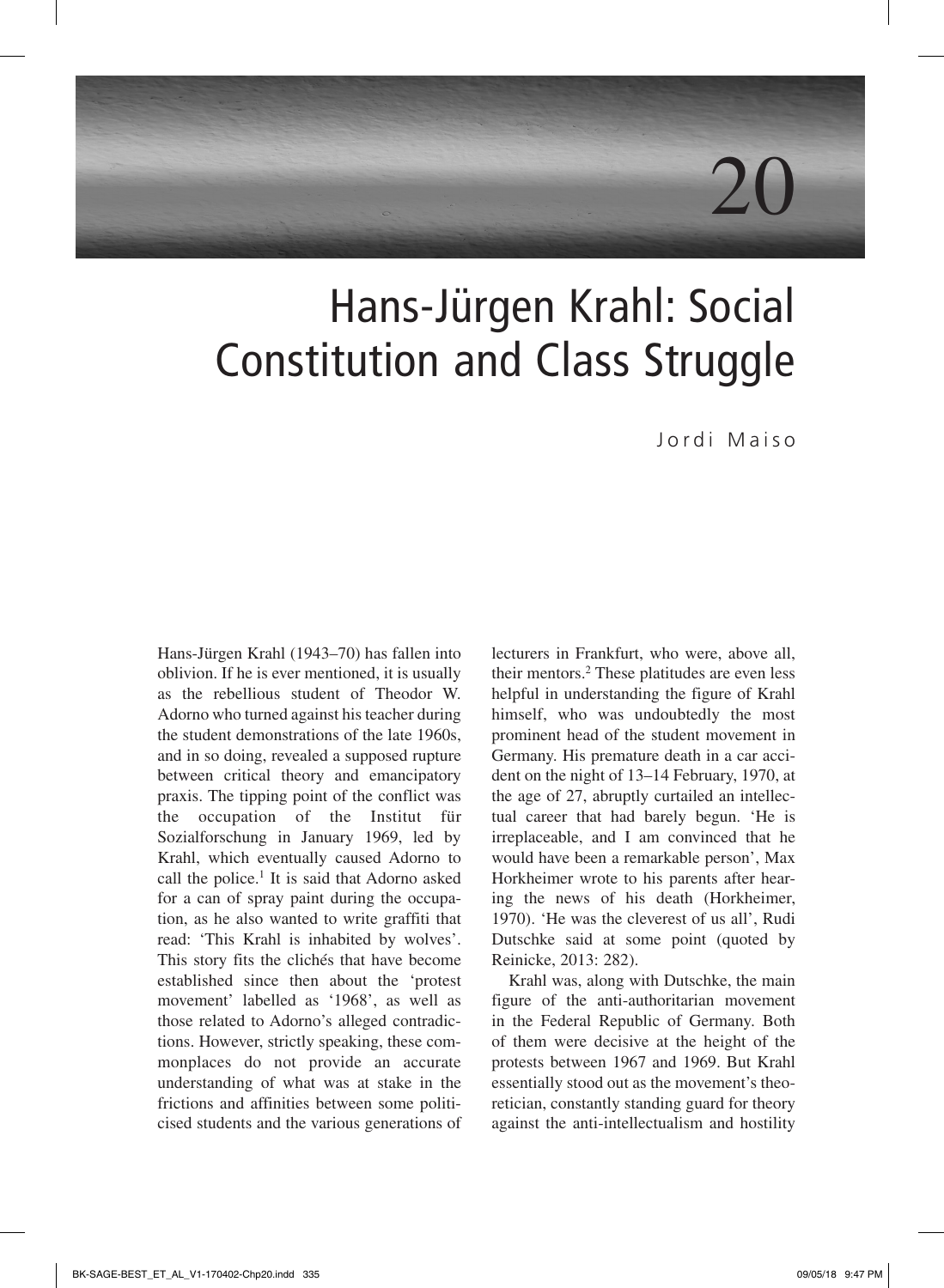within his own ranks, while Dutschke emphasised political agitation (Claussen, 1985: 427; Reinicke, 2010). The brief life of the movement was marked by the tragic fate of both figures. Dutschke was shot on the Berlin Kurfürstendamm in April 1968, and he would die 11 years later as a consequence of his injuries. Krahl's sudden demise in February 1970 was a real blow. The protest movement was undergoing a seemingly unstoppable breakdown process into small sectarian groups. In fact, the main student association during the protest movement, the SDS (*Sozialistischer Deutscher Studentenbund* [Socialist German Student Federation]), would informally dissolve immediately after Krahl's burial and officially a few weeks later. But it could be said that his demise sealed not only the breakdown of the student movement in West Germany but also the phase in which Frankfurt was the epicentre of critical social theory. Adorno had died of a sudden heart attack barely six months before, and his theoretical positions were not pursued further at the University of Frankfurt; Horkheimer had been retired in Montagnola for some time. Among the youngest, only Schmidt would stay in Frankfurt. Oskar Negt would soon move to Hanover in order to establish a new focus of critical social theory there; Jürgen Habermas, for his part, would leave for Starnberg to develop his theory of communicative action at the Max Planck Institute. His return to the University of Frankfurt in 1983 was the beginning of a different phase.

But who was Hans-Jürgen Krahl? Although he did not receive as much media attention as Dutschke, his intellectual and political potential was extraordinary. If Günter Grass came to refer to the student revolt as the 'well-read revolution' (Wesel, 2002: 39), given that its main members had a solid theoretical background, this was especially true for Krahl. There is no shortage of evidence of his extensive scholarship, which was not limited to the Marxian tradition, since he has also been shown to be familiar with the philosophical work of Kant, Hegel, Nietzsche,

Plato and Aristotle, with literary Classicism and German Romanticism (Hölderlin, Jean Paul) and with authors such as G. Büchner, S. George and G. Benn.<sup>3</sup> Adorno described him as one of his most brilliant students, and he was perhaps the only one capable of holding his own not only with Habermas, Negt and Schmidt but also with Ralf Dahrendorf and Alexander Mitscherlich. However, Krahl barely published during his lifetime. The period of heightened politicisation and protests between 1967 and 1969 left no time for a conventional academic career. His doctoral thesis on the 'natural laws of capitalist development', supervised by Adorno, had been put on hold with the emergence of the protest movement. What has come to us from his work is irrevocably fragmented and bears witness to the fact that his thought was abruptly interrupted: he left mainly unfinished papers, texts and transcriptions of seminar presentations, teach-ins and other speeches, as well as some notes and reflections.

His main book, *Konstitution und Klassenkampf. Zur historischen Dialektik von bürgerlichen Emanzipation und proletarischer Revolution* [Social Constitution and Class Struggle. On the Historical Dialectic of Bourgeois Emancipation and Proletarian Revolution] (Krahl, 1971), edited by some of his comrades a year after his death, consists of 400 tightly written pages containing writings and presentations from 1966 to February 1970. As Detlev Claussen has pointed out (Maiso, 2009: 121), this volume brought together texts that were produced at a time when theoretical work was conceived as being part of a process of political intervention – a conception which arose in the midst of the student movement – and it cannot be evaluated according to the conventional criteria for a theoretical work. It was down to Krahl's friends and comrades that his mainly spoken or scrawled words would take the form of a printed book.<sup>4</sup> This should be borne in mind when reading these writings, as most of them were not intended to be fixed and exposed, or to be made available to readers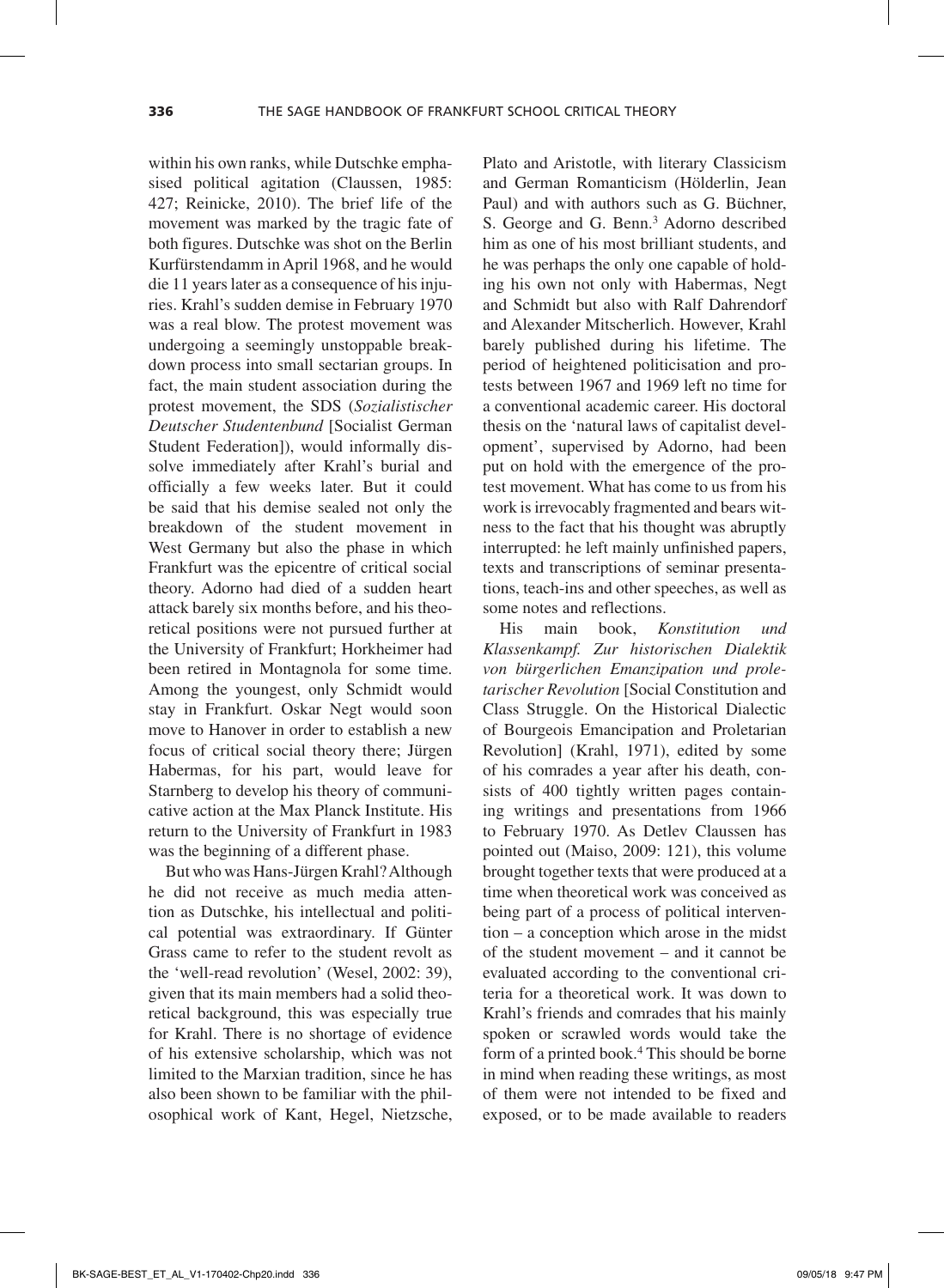who today can barely guess what was at stake in each utterance. Hence, the book has remained largely an 'historical document' of a theoretical-political path that was inextricably linked to the anti-authoritarian movement and would disappear with it.

However, these writings may also offer something more. For they reveal Krahl's search for a theoretical and political position capable of living up to the demands of his time; he was aware that the tradition that had emerged from the labour movement was no longer useful, and that the priority of critical theory was to articulate the potential for social transformation available within advanced capitalism. Undoubtedly, Krahl's language and interests were marked by the anti-authoritarian movement from which they emerged, but his search remained and remains central to any living critical theory. The aim was to grasp social reality from the point of view of its transformation (Krahl, 1971: 248). Theory was to be once again a 'material force' in history. Krahl therefore embodied an understanding of critical theory that was completely alien to the academic drifts that have prevailed since his death, starting mainly in the 1970s. What constituted this understanding was mainly its partisanship, its rejection of 'pure' knowledge, as well as an eminently political drive. 'Krahl's death in 1970 symbolised the death of this political orientation in West Germany, something that could only be suspected at the time: the 1970s were marked by spontaneous, vertically structured parties and the RAF' (Claussen, 1985: 426). The historical understanding of the anti-authoritarian phase of the protest movement has been overshadowed by what followed: the dissolution of the movement into small sectarian groups of Maoist or Marxist-Leninist bent and into factions that opted for armed struggle. In German public discussion, the protest movement, sometimes including Krahl himself (Kalitz, 2007: 127 ff.), has been reduced to a mere 'antecedent' of the armed actions of the Red Army Faction or the 2 June Movement in the 1970s. Together with Krahl's untimely death and his scattered and fragmented oeuvre, this is perhaps the greatest difficulty in understanding the relevance of his contributions and his political and intellectual physiognomy.

#### The forging of 'Robespierre from Bockenheim'

Krahl himself provided significant testimonies about his political and intellectual path. The main document in this regard is his famous 'Angaben zur Person' [Personal information], an improvised speech delivered at the trial of the demonstrators against the granting of the Peace Prize of the German Book Trade to the Senegalese president, Léopold Senghor. In this speech Krahl showed off his abilities as an orator, and recounted how his 'odyssey through the forms of organisation of the ruling class' (Krahl, 1971: 20) had led him to the antiauthoritarian movement. When Krahl gave this speech, in October, 1969, he was barely 26 years old, and was already a public personality. This pale and fragile young man with a glass eye (he lost his right eye in a bombing when he was barely one year old) exhibited here a rhetorical style that was selfassured, precise and scathing. Barely two years earlier, in June 1967, the complicated Adornian-Hegelian jargon used in the speech he delivered in a protest over the murder of the student Benno Ohnesorg in Berlin emptied the campus (Claussen, 1985: 427). He had now become a brilliant orator and a figurehead for the movement, and had managed to gain the respect even of those who did not share his political positions (Schütte, 1970: 711). Given his talent as an agitator, the media would refer to him as the 'Robespierre from Bockenheim', alluding to the Frankfurt district where the university was based. For Krahl was not only the major figurehead of the movement: like Dutschke, he was right at the forefront, both in the teach-ins and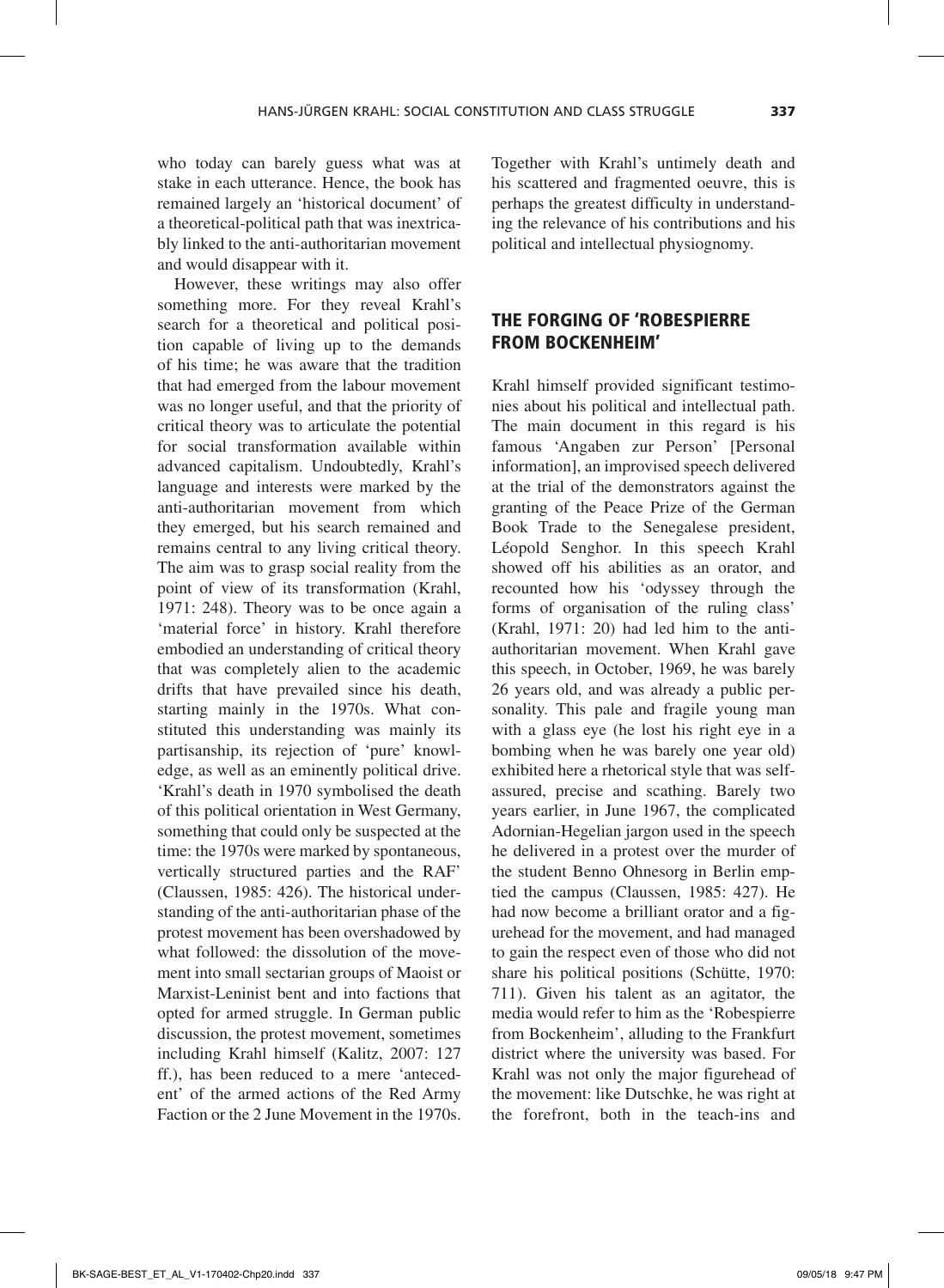assemblies and in the confrontations with the police.

A sort of personal legend began to emerge around Krahl, which he himself would help to create.<sup>5</sup> Although he did not care much about his appearance and did not at first stand out among the stylised and subversive looks that prevailed in the movement, Krahl embodied an existential radicalism. The attempt to give birth to new forms of individuality after the historical decline of the bourgeois subject became a way of life for him. He had no fixed address and often no money either. He slept in friends' houses, shared flats or student lodgings, always accompanied by his bag filled with books and notes. He had no library, but he had read a lot and had a prodigious memory. He did not hide his homosexuality, and his stamina with alcohol was legendary (he drank quadruple shots of *Korn*). Despite coming from a humble family from Lower Saxony, which had allowed him to have a good education, he often alluded to a presumed aristocratic origin, and even mentioned the dynasty of the von Hardenbergs, which would make him nothing less than a descendant of Novalis (zur Lippe, 1989: 122; Rabehl, 1997: 42). These attempts to devise a character, however, were probably above all a kind of armour, an attempt to protect himself. He was an intelligent and sensitive young man who had quickly become a public figure and who, despite his many admirers and adepts, was rather lonely (Wesel, 2002: 130).

But Krahl knew that his personal path was also symptomatic, as it gave a voice to the politicising process of a young generation in post-Nazi Germany. In his 'Angaben zur Person', he shed light on the hidden side of the Adenauer restoration and the economic miracle in West Germany, which led this generation to grow in an atmosphere of tacit continuity with the national-socialist past:

In Lower Saxony, at least in the places where I come from, what can be called the ideology of the soil still dominates to a large extent, so in my political education process I could only move within a spectrum that ranged from the German Party to

the Guelph Party. I could not even access the ideologies of liberalism and parliamentarism. It must be borne in mind that in the villages where I grew up, meetings still retained that non-public sphere reminiscent of the rituals of witchcraft trials in the Middle Ages. (Krahl, 1971: 19)

His journey would lead him to pass through mystical and ultranationalist groups such as the Luddendorffbund, close to the ideology of blood and soil, until in 1961, when he was only 18 years old, he founded the youth section of the Christian Democrat Union (CDU) in his native town. It was through the church that he heard, for the first time, news of the resistance against Nazism. But even in his earliest years at university, in Göttingen, he frequented elitist student associations that practised fencing. Intellectually, he would first come into contact with Heidegger's philosophy ('a philosophy that was given to imperialist adventures': Krahl, 1971: 21), then with logical positivism, before finally discovering Marxist dialectics. What Krahl described here was an education process understood as a process of individual emancipation, a gradual break with the oppressive and authoritarian environment that prevailed in the German society where he grew up.

It is not surprising, therefore, that a young man on such a path might be attracted to the figure of Adorno, as he raised a solitary, nonconformist voice in the 'castrated' political environment of German restoration (Adorno, 2003: 18). Books such as *The Jargon of Authenticity* had been crucial in warning of the dangers of a new German ideology in which the echoes of the *Volksgemeinschaft* still reverberated (Krahl, 1971: 22). It was precisely Adorno's critical theory that led Krahl to move to the University of Frankfurt, a decision that he himself described as 'eminently political'. It would not take him long to become Adorno's doctoral student and to gather around him a group of politicised students with a strong interest in theoretical work. For this young generation of students, the need to understand the reality they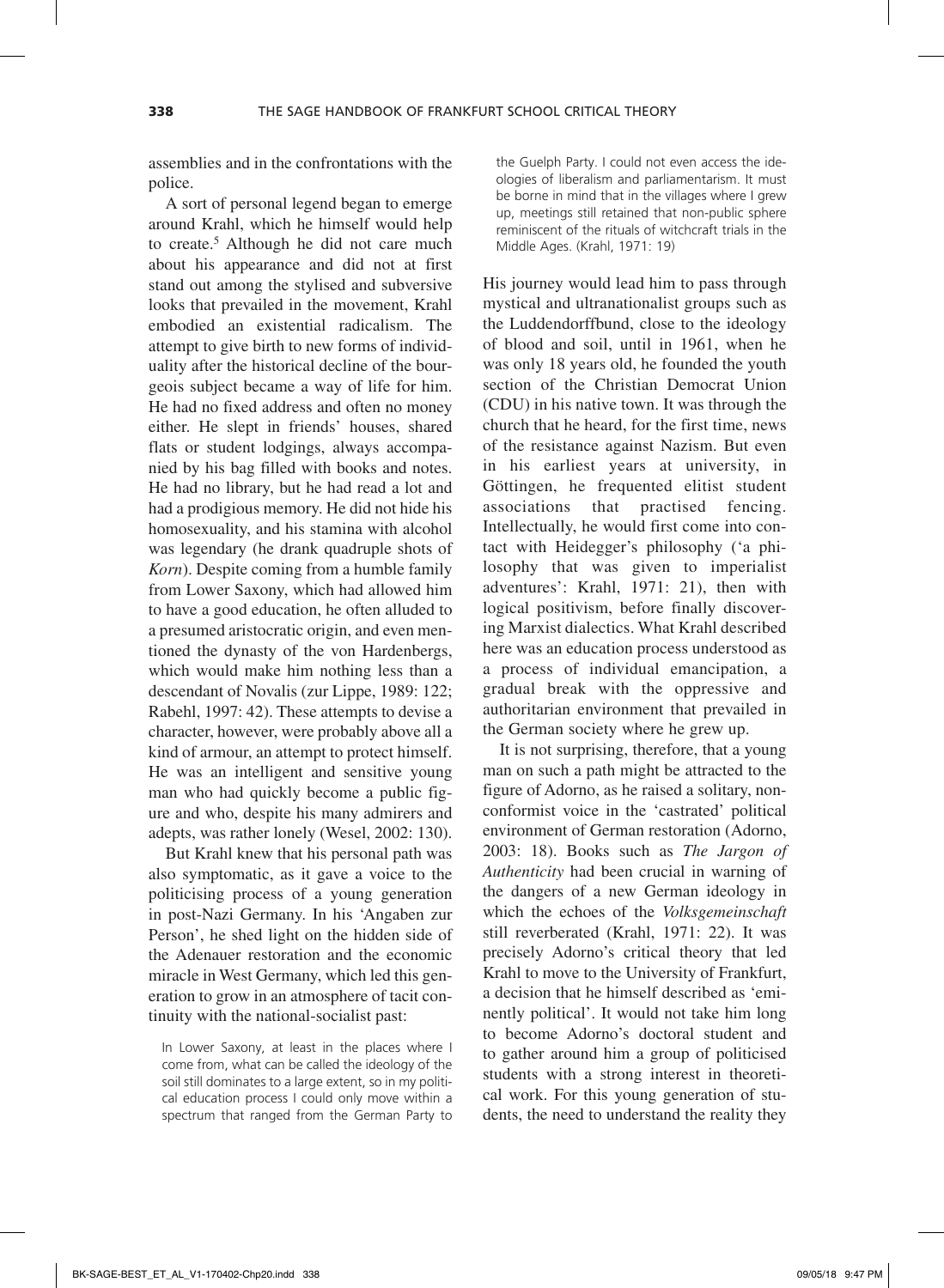lived in was linked to the search for social transformations, and certainly what could be learned in the environment of the Institute of Social Research responded to these longings. Adorno and Horkheimer also represented a living connection with the critical tradition of the 1920s and 1930s, which had been buried by National Socialism and exile. But Frankfurt was not only the city for critical theory: it was also the seat of the federal leadership of the SDS, the association of socialist students that was to become the centre of the anti-authoritarian movement. The city of Frankfurt am Main was to be their main focus in West Germany, behind only West Berlin. Students who were considered to be disciples of Adorno and Horkheimer set the tone there, and Krahl was undoubtedly one of the most prominent among them if not the most prominent of them all.

Krahl had joined the association in 1965: 'In the SDS, I learned for the first time what solidarity meant, namely: building ways of relating to each other that allowed a detachment from the oppression and subjugation of the ruling class' (Krahl, 1971: 22). In this student association Krahl would find the culmination of the process of individual emancipation that he would narrate in his 'Angaben zur Person'. The collaborative work in discussion and reading groups, as well as the political activities at the university and outside it, enabled many young people to overcome their feelings of isolation and understand the political dimension of their individual life stories. It was a generation that grew up in the tacit concealment of the National Socialist past, was marked by the suffocating atmosphere of the Cold War and which in the 1960s would become aware of the terrible burden of unbroken German continuities and awake to world politics through national and decolonial struggles (Cuba, Algeria) as well as the horror of the Vietnam War. These experiences would lead Krahl's generation to confront the Cold War climate and institutions, which seemed outdated in their eyes.

The history of the SDS was to some extent an illustration of such conflicts. Until 1961 it had been the student organisation of the Social Democrat Party (SPD). But its support for campaigns against atomic weapons and insistence on recognising the existence of the GDR resulted in the SPD cutting off the SDS's funding and expelling its members. However, against all expectations, the SDS did not disappear. The political conjuncture of the 1960s allowed it to survive, and by the middle of the decade it had members who were not aligned with social democracy or communism and who considered 'actually existing socialism' to be an undesirable alternative. This was the origin of the new left and the antiauthoritarian movement, which, from June 1967, would become hugely significant in the Federal Republic. Its figureheads would be Dutschke and Krahl, who – from essentially minority positions – would manage to steer the course of the association away from the currents of orthodox Marxism closely related to the Communist Party.

The 'anti-authoritarian' label did not only refer to the movement's refusal to submit to the state, teachers or public opinion. It also involved a critique of traditional politics and authoritarian socialism, of the traditional system of education and of German continuity, and it was a symptom of an uneasiness about the traditional family and forms of intimacy (Claussen, 1988: 52). It was driven by subverting social norms and oppressive institutions which no longer seemed legitimate. In this way, the movement pointed to a new way of life, the kernel of which was to be anticipated in the very forms of political organisation: 'The *pathos* was to develop a concept of emancipation that would not appeal to preestablished norms in order to guide action' (Demirovic, 1989: 73). But the designation of the movement as 'anti-authoritarian' was also a nod to the influence of critical theorists who had carried out studies on 'authority and the family' and the 'authoritarian personality'. Some of their writings from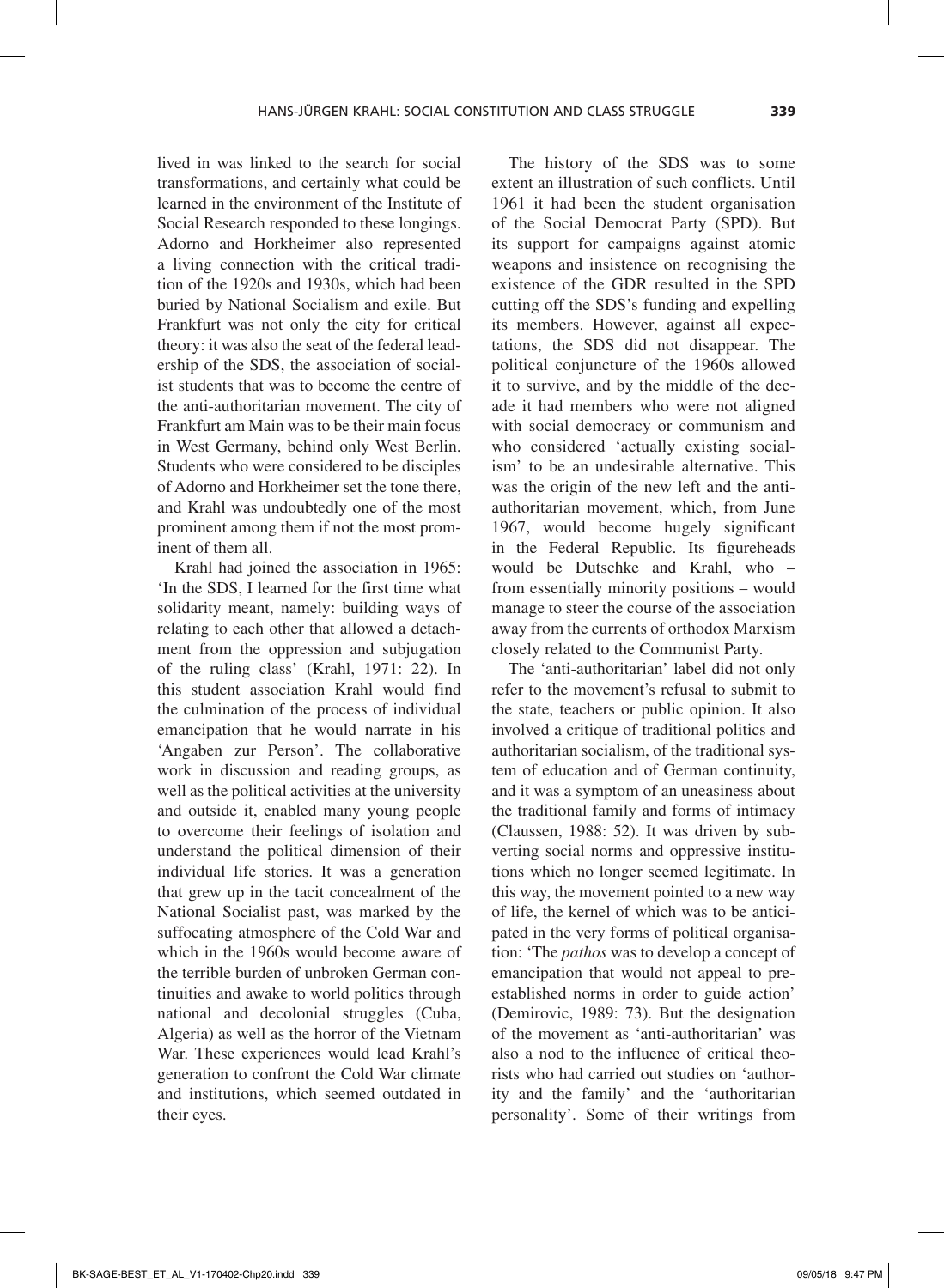the 1930s and 1940s – chiefly *Dialectic of Enlightenment*, *Dawn and Decline* and 'The Authoritarian State' – circulated among students as pirated copies. They had discovered an implacable critique of both National Socialism and Soviet Communism that was directly linked to the political drives of the movement (Claussen, 2000: 155 ff.).

Krahl's theoretical understanding was undoubtedly based on Adorno's critical theory, although his texts also show the strong influence of Marcuse and the young Horkheimer. For Krahl, these theorists had provided critical categories that enabled an understanding of the logics of domination in advanced capitalism, which could no longer be interpreted from within the framework of pauperisation and material misery provided by traditional Marxism (Krahl, 1971: 292). Critical theory emphasised the indissoluble link between advanced capitalism's forms of socialisation and the configuration of living subjects, who internalised the relations of domination at the expense of seeing their potential stunted and having their social relations reified in impoverished life. Individuals were reduced to being mere character-masks, incapable of acting autonomously or articulating the critical instances of the self, which the bourgeois family nurtured within its bosom. The capitalist system could develop a high degree of sophistication in its means to satisfy needs, but it reduced social life to the mere struggle for physical subsistence and ultimately brutalised human relations (Krahl, 1971: 25). What critical theory had recorded was precisely the historical significance of the collapse of bourgeois individuality, which was also to mark the rise of the protest movement:

In fact, its anti-authoritarian origin was a mourning for the death of the bourgeois individual, for the definitive loss of the ideology of the bourgeois public sphere and the domination-free communication, which arose from the solidarity which the bourgeois class had promised to humanity in its heroic period, for instance, in the French Revolution, and which it never successfully fulfilled, and which now has finally collapsed. (Krahl, 1971: 25)

Krahl shared with Horkheimer and Adorno the awareness that the end of bourgeois society had not only involved an emptying of democracy but also the end of a revolutionary horizon. His divergence from his mentors was that they had offered a clear diagnosis of the breakdown of the bourgeois subject but to a certain extent had been remained imprisoned in its ruins (Krahl, 1971: 291). Leaving these ruins behind required the articulation not only of forms of theoretical reflection but also of emancipatory praxis. The diagnosis of the defeat of the labour movement at the hands of Nazism and its integration into post-war capitalism seemed certain. However, the question then posed was 'how is a transformation of social relations possible, ultimately under more difficult circumstances' (Krahl, 1971: 242). When nothing in the logic of capitalism seemed to point beyond systemic immanence, Krahl asked how was it possible to move towards the realm of freedom. His position has been interpreted as a sort of immanent critique of the Frankfurt tradition (Spaulding and Boyle, 2014; Reinicke, 1973). But, strictly speaking, this transformative drive of critical theory was in perfect harmony with the tone that Horkheimer had set when he proposed the collective project. In his prologue to the long-awaited reprint of his writings from the 1930s, published in 1968, Horkheimer had written: 'To extract from critical theory consequences for political action is something that those who take it seriously yearn for' (Horkheimer, 1968: 14). The theoretical differences with his mentors would come from Krahl's voluntarist approach, which emphasised the roles of spontaneity, consciousness and will in social transformation.6 The conflict, however, resulted from the strategies to unify the movement in its decline, which would turn the 'critical authorities' into symbols to be capitalised on in the political struggle, as was also understood by Adorno (Adorno, 2000: 95). But to understand Krahl's relationship to 'classical' critical theory requires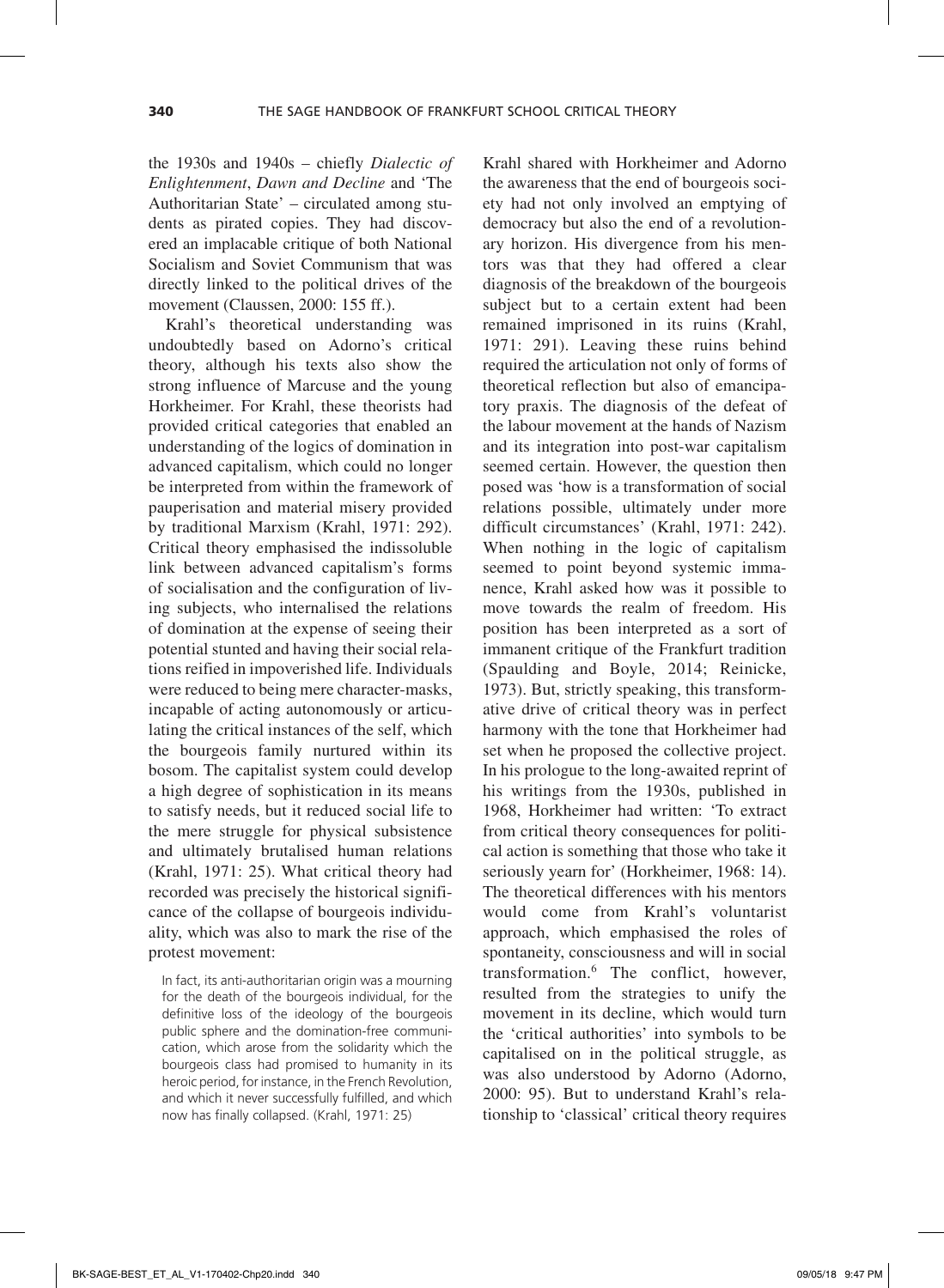an analysis of the focus he attempted to give to the anti-authoritarian movement and how he sought to articulate in it the relationships between critical theory and transformative praxis.

#### Politicising consciousness in advanced capitalism

The great coalition which united the CDU and the SPD at the end of 1966 under Chancellor Kiesinger and left the German government virtually unopposed in parliament gave rise to the growing student mobilisation for an 'extra-parliamentary opposition'. But the movement would not gain major impetus until June 1967. During a large demonstration against the visit of the Shah of Persia to West Berlin, the police brutally repressed the demonstration and allowed the Shah's guard to beat the students. A policeman shot an unarmed and peaceful student in the back and killed him. The Berlin government and the mainstream media closed ranks and defended the police action. The police officer who carried out the shooting would even be acquitted a few months later. This provoked general outrage and reinforced support for the extra-parliamentary opposition among intellectuals, students and the liberal press. Many students joined the SDS in the following weeks, to the extent that its organisational infrastructure could barely cope with the influx of new members. This new situation of political effervescence would be the framework within which Dutschke and Krahl, from the autumn of 1967, would turn the SDS into the centre of the anti-authoritarian revolt.

However, Krahl was aware that post-war capitalism posed a historically new situation for an opposition movement. The population was fully integrated into the system of labour and consumption, and after Nazism and the war, there was no politicised labour movement. Within capitalist societies, the economic struggle to gain access to livelihood assets (wage claims and labour rights) had ended up being separated from the political struggle. This involved renouncing any transformation of social relationships in which survival is at stake:

The purely economic struggle integrates the masses into the relationships of economic domination and condemns them to apathy in the face of extra-economic violence. The suppression of categories of political perception, ignorance in the face of brutalisation in all spheres of social life, is something that this reformism has helped to produce. (Krahl, 1971: 161)

In this context, the organisational forms of traditional politics were no longer useful. However, the population continued to have expectations of peace, freedom and a full life that were incompatible with their integration into the system (Krahl, 1971: 248). This showed a potential for social politicisation the movement could try to connect with, which would become its aim. But this also required an understanding of the existing balances of power and their evolutionary tendencies.

The first step to elaborate the movement's positions was the celebrated *Organisationsreferat* [Paper on the organisation], which Dutschke and Krahl jointly authored for the SDS federal assembly in September 1967. The starting assumption was that the period of the economic miracle (with its high growth rates and a level of employment close to full employment) was over. The historical moment was interpreted as entering an economic crisis. In this context the alternative between emancipation and barbarism took an unprecedented shape. Krahl had already noted that the 'natural laws' of capitalist development did not lead by themselves to socialism but rather to 'relations of domination which may be adequate for the development of production forces, but of pure barbarism: an industrial fascism' (Krahl, 1971: 88). This seemed to be confirmed now under the form of a 'system of integral statism' (Dutschke and Krahl, 1980: 288). Under this system, capitalist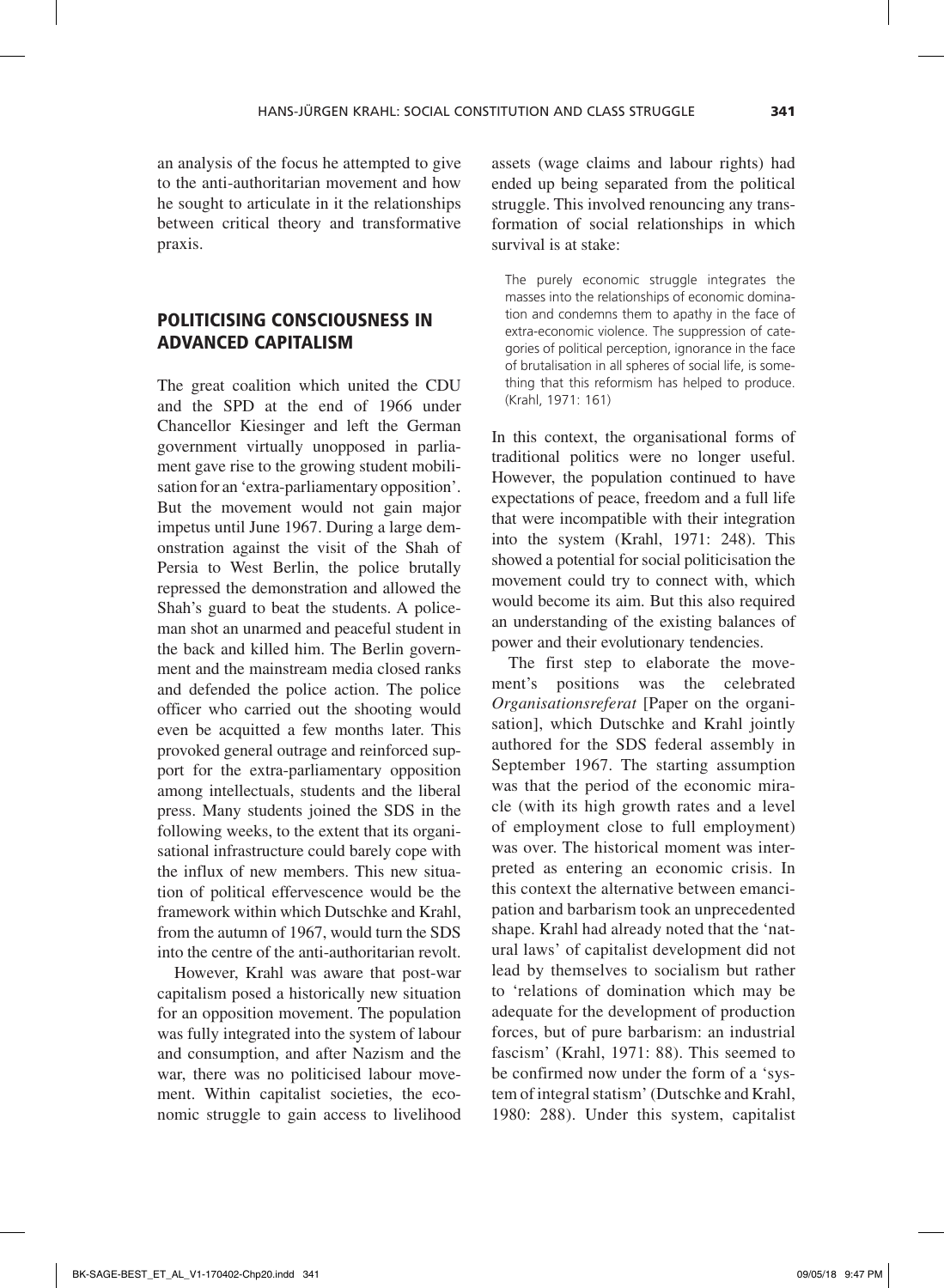relations could be stabilised but only thanks to state intervention that reduced the role of the sphere of circulation and exchange and imposed a command economy. The influence of Horkheimer's 'authoritarian state' on this diagnosis was very clear: Horkheimer pointed to the establishment of an increasingly tight and centralised control of production, which would eliminate free competition and the model of the liberal market economy. What maintained the social order and made the accumulation of capital possible was an increase in state coercion, unfiltered by market mechanisms (Dutschke and Krahl, 1980: 288 ff.). The authoritarian state, rather than being a mere state form, referred to a phase of advanced capitalism that was a 'historically new constitution of the system of social totality' (Krahl, 1971: 222).

The appeal to Horkheimer's text to signal the risk of an authoritarian takeover was not gratuitous: the great coalition between the CDU and the SPD had left the Federal Republic unopposed in parliament, and in May 1968 the government was to issue Emergency Acts that would restrict democratic rights significantly. As the 1929 crisis had favoured the brutal fascist power structure, the thesis here was that this coercion had not disappeared from the economic-miracle society, but that it had been internalised by individuals. The direct violence of the fascist phase had been replaced by the guarantees of the social state and by new forms of manipulation, in the style of the cultural industry, which attached the consciousness of wage-earners to the conditions of capitalist life (Krahl, 1971: 351 ff.). The influence of the Springer publishing group was symptomatic of this. Domination no longer operated as external coercion but as the production of a conformism that delegated all satisfaction of needs to the social apparatus. This is why Krahl warned of an authoritarian element in the 'welfare state', since its guarantees of material security repressed the social articulation of needs that went beyond

survival within the given social framework. Improvements in living conditions were introduced at the cost of plunging the population into a system of apathy (Krahl, 1971: 239). In a society where the vast majority of the population could acquire television sets and refrigerators, and where many had access to 'cultural goods', 'exploitation means the complete, radical annihilation of the development of needs in the dimension of human consciousness. [Exploitation] means that human needs, despite their capacity for material satisfaction, are attached to the most elementary forms for fear that the State and capital might take away the minimum guarantees' (Krahl, 1971: 30). This also involved a transformation of the temporal horizon of existence, which undermined the continuity of life histories and evidenced a new level of impotence against concentrated social power: 'Today, instead of long-term hopes, desires, expectations and fears, we have sudden reactions, expectations of immediate gratification and sanctions, and very short-term forms of instinctive satisfaction' (Krahl, 1971: 322). This transformation of the forms of social consciousness should not be considered at the level of mere cultural critique – of 'superstructure', so to speak – but should be interpreted as a constitutive element of the social system of advanced capitalism.

Clear consequences were identified: 'If the structure of integral statism, with all its institutional mediations, constitutes a huge manipulative system, this leads to the suffering of the masses acquiring a new quality' (Dutschke and Krahl, 1980: 289 ff.). The population was still thrown into the struggle for material subsistence in a society whose technical capacities allowed much greater degrees of freedom. The internalisation of the forms of domination made it very difficult to self-organise interests, needs and desires, since the population perceived reality from within the schemes of the dominant society. The prevailing logic of social rationality promoted a passive life, one withdrawn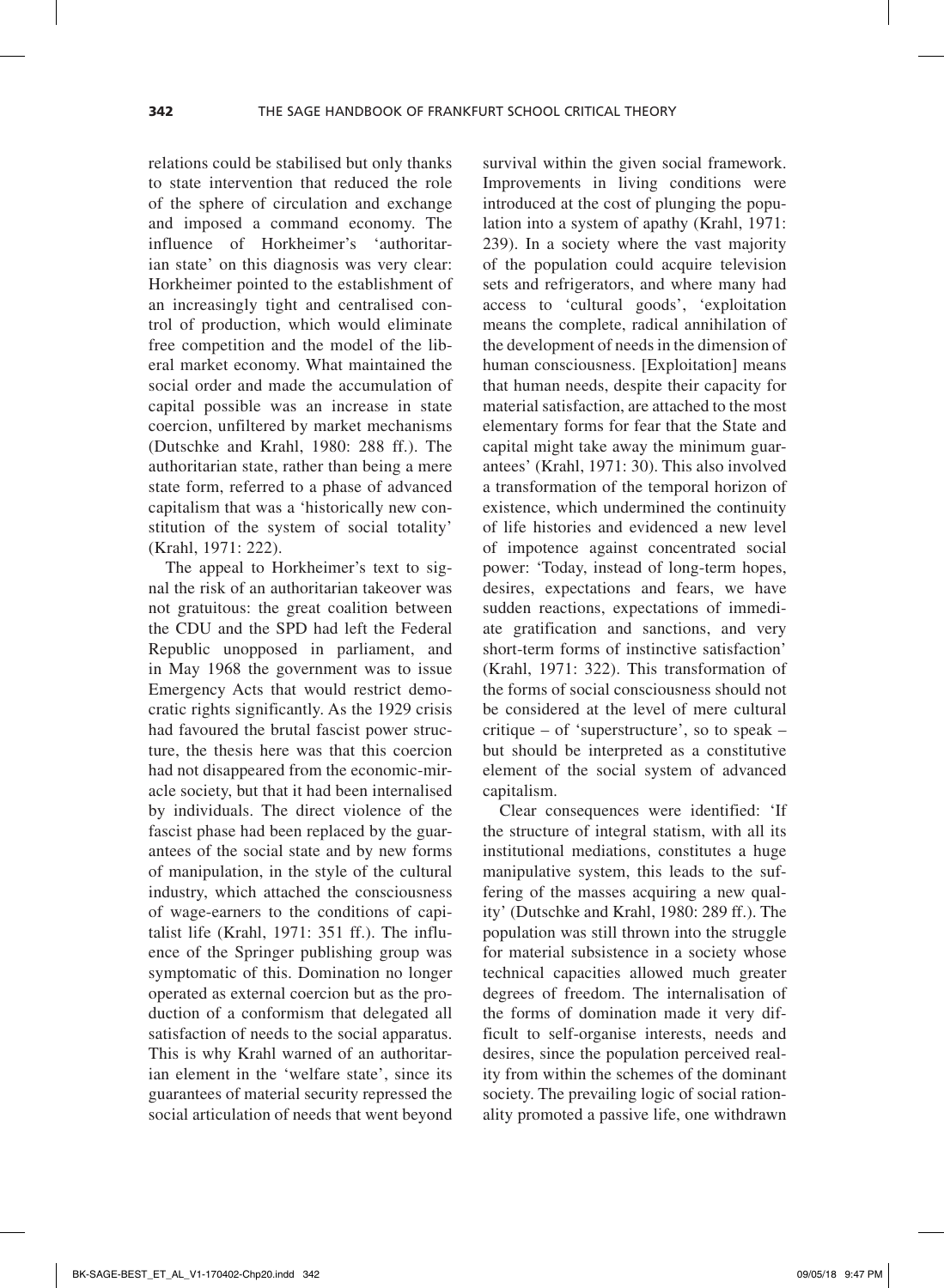into the private sphere; and the importance of SDS laid precisely there. Its function was, above all, the politicisation of intelligence. The students' position gave them the opportunity to transcend the conformist horizon of the 'golden age of capitalism', because their task as intellectuals was the understanding of the ins and outs of society. Undoubtedly, this opportunity was based on a privileged social position. But the goal was not to abolish privileges but to try to expand them beyond the universities, giving rise to processes of political awareness that would allow new ways of intervention and collective learning in which waged labourers and students could participate together. It was emphatically about enabling new forms of political experience.

The first objective was to make visible the latent, abstract violence that pierced the forms of socialisation of advanced capitalism and shaped the very psyche of individuals, threatening to seize even their internal nature. The new forms of political action and agitation, which were conceived as a process of social awareness carried out by 'active minorities amid passive, suffering masses' (Dutschke and Krahl, 1980: 290), should be aimed at achieving this purpose. In other words, a 'guerrilla mentality' capable of revealing 'the system of repressive institutions' was demanded.7 The methods for this were taken from the student struggle in Berkeley that had started in 1964; as was the case there, the university was seen as the 'social base' of the movement. The protest consisted of various forms of 'civil disobedience', from sit-ins to teach-ins, which forced the consensus of the liberal public sphere and often its rules of play. Provocation was not an end in itself but a strategy to initiate reflection processes that broke the pre-reflexive connivance with the social system. Dutschke and Krahl wanted to direct the new organisational strategy of the SDS – which for them could not be content with being a traditional political organisation but should demand a transformation of daily life and the forms of political struggle – towards this end: 'the problem of organisation is raised today as the problem of revolutionary existence' (Dutschke and Krahl, 1980: 290).

The ultimate aim of Dutschke and Krahl was to test how a politicised *intelligentsia* could become a material force in history – how it could reach a broad stratum of the population and transform their way of understanding reality. Undoubtedly, the movement failed in his most emphatic ambitions. It was overwhelmed by its own evolution, and was too weak and precarious to deal with an increasingly branched and complex social and political situation (Claussen, 1988: 51 ff.). Its verbal radicalism also had an impact on this, as it contributed to generating its own conformism; Krahl was also a lucid and implacable critic of the movement in this sense (Krahl, 1971: 309–16). However, the student association became the epicentre of an extra-parliamentary opposition that would transform German society: 'A social democracy lives only thanks to the enlightened activity of the politically mature masses' (Krahl, 1971: 156). In this sense, with no means other than leaflet distribution, demonstrations and constant processes of collective discussion, the movement managed to raise awareness of the importance of an active defence of its own interests. The intention was to go beyond the sphere of leftist ghettos in the conditions of advanced capitalism, and they succeeded in politicising a broad section of society without falling into the mechanisms and patterns prescribed by institutionalised politics (Claussen, 1988: 24). But Krahl's theoretical and political drive was not limited to the defence of a radical democracy. His main interest was to analyse the objective conditions for an emancipatory social transformation within advanced capitalism. His writings are permeated by the need to go beyond the spectacular logic of protest with a view to articulating forms of organisation that would enable a transition towards the realm of freedom.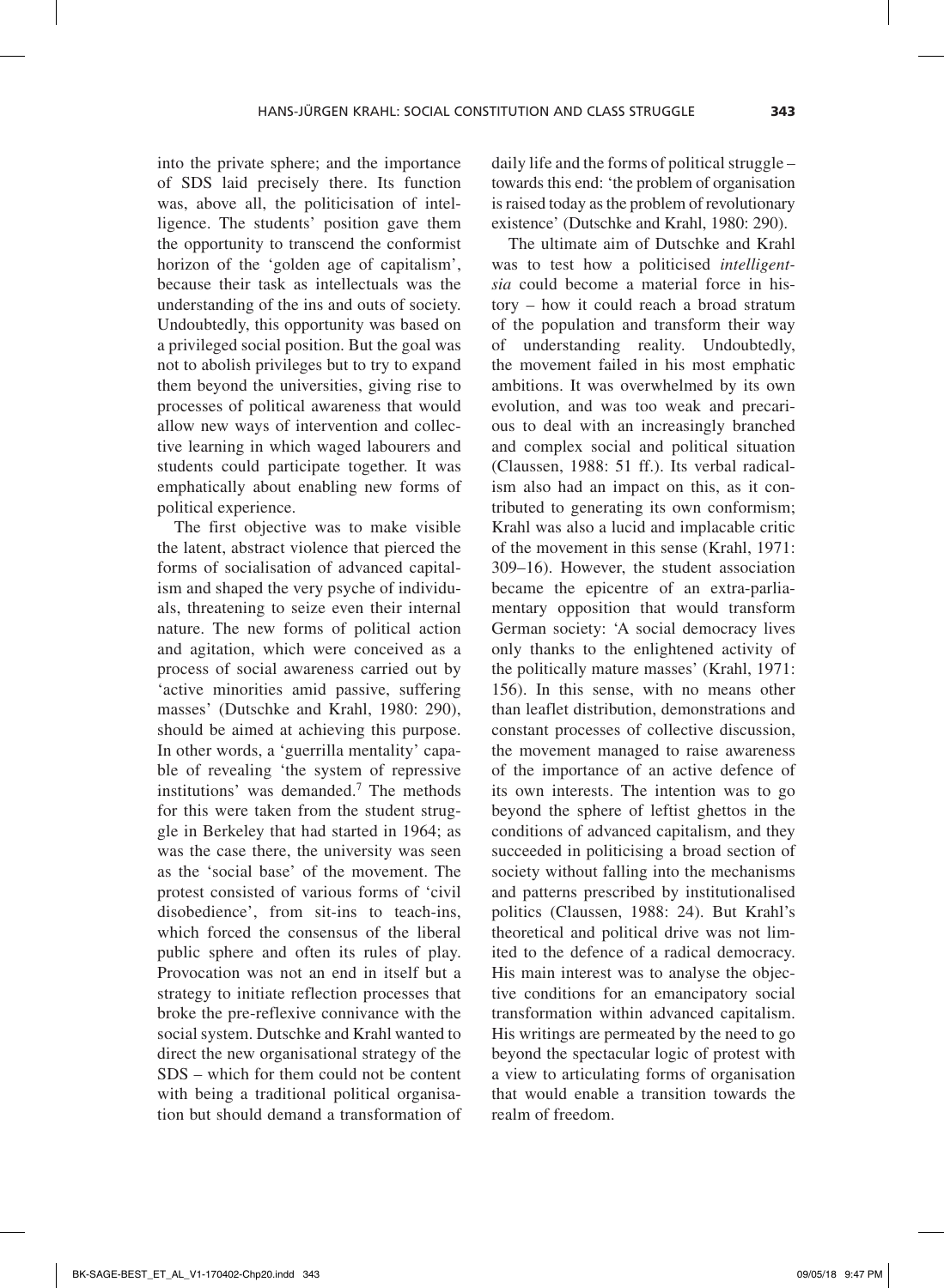### Critical theory and emancipatory praxis

The core element that runs through Krahl's reflections is the analysis of the conditions for the constitution of a political subject commensurate with the capitalism of his time (Reinicke, 1973: 6). The purpose is to test the ground in order to move from 'prehistory' to history. In this sense, the title 'Social Constitution and Class Struggle' points to the very core of his theoretical proposals. But his notion of 'class' should not be understood in the traditional sense. It is not a reference to the industrial proletariat or to a social group with a certain level of income. What Krahl means by 'proletariat' cannot be considered as a 'given' in the existing social order, but has a strong utopian dimension: it is something that is constituted from within the enlightened activity of the dispossessed and salaried, emancipating themselves from the forms of coercive organisation in the classic institutions of the labour movement (Claussen, 1985: 429). The question therefore was: how could this new subjectivity be constituted in Western European societies in the late 1960s? Krahl noted that there was no revolutionary theory that was commensurate with the conditions of advanced capitalism (Krahl, 1971: 256). He would direct much of his theoretical effort to this, starting with an analysis of the social constitution of the capitalism of his time.

A first step in this direction came from his interest in Marxian approaches. The work for his doctoral thesis, entitled 'On the Natural Laws of Capitalist Development in Marx's Theory', aspired to a current understanding of the dynamics of capitalism based on a new re-appropriation of the critique of political economy. His famous text 'On the Logic of the Essence of the Marxian Analysis of the Commodity' (Krahl, 1971: 31–83), based on a presentation at an Adorno seminar in 1966–7, was fundamental. In it he sought to track down the role of abstraction in Marx's

critique of political economy in relation to Hegel's *Wesenslogik*. It is an analysis focused on the social forms of capitalism, essentially concerning value, abstract labour, commodities and money.8 These abstract economic categories were understood as the 'forms of being' and 'determinations of existence' of bourgeois society (Krahl, 1971: 32). They also revealed the objective forms of social domination. Without doubt, the central category is value, which constitutes 'the automatic and pseudo-natural [*naturwüchsig*] engine of capitalist development' (Krahl, 1971: 84). Value is therefore revealed to be the true subject of the social process. Its abstraction becomes a tangible force, since the material and concrete being of commodities increasingly conforms to the pure form of value. In this way, it appropriates the materiality of the world and converts use values and human needs into a mere allegory: 'it lets them die' (Krahl, 1971: 58). Faced with the totalitarian and destructive predominance of the abstraction of value, the emancipatory interest consisted in reappropriating human capacities to give rise to history as a conscious process. But Krahl stressed: 'Understanding the fatal necessity of the law of value… is not yet freedom in act, but it provides a theoretical basis for its conditions of possibility' (Krahl, 1971: 56).

But the conditions for this possibility to materialise also need to be understood. The 'natural laws' of capitalist development, laid out in the critique of political economy, necessarily lead to recurring crises, but not to emancipation. Emancipation cannot be the result of a predetermined historical process, resulting from objective mechanisms or needs. Rather, it requires a conscious political intervention, capable of breaking with this 'natural necessity', because only in this way can it open access to the 'realm of freedom'. In this sense, in his later texts Krahl focuses on Marx's insufficient links between the objective forms of capitalist domination and a theory of emancipation (Krahl, 1971: 392– 415). For emancipation, in order to put an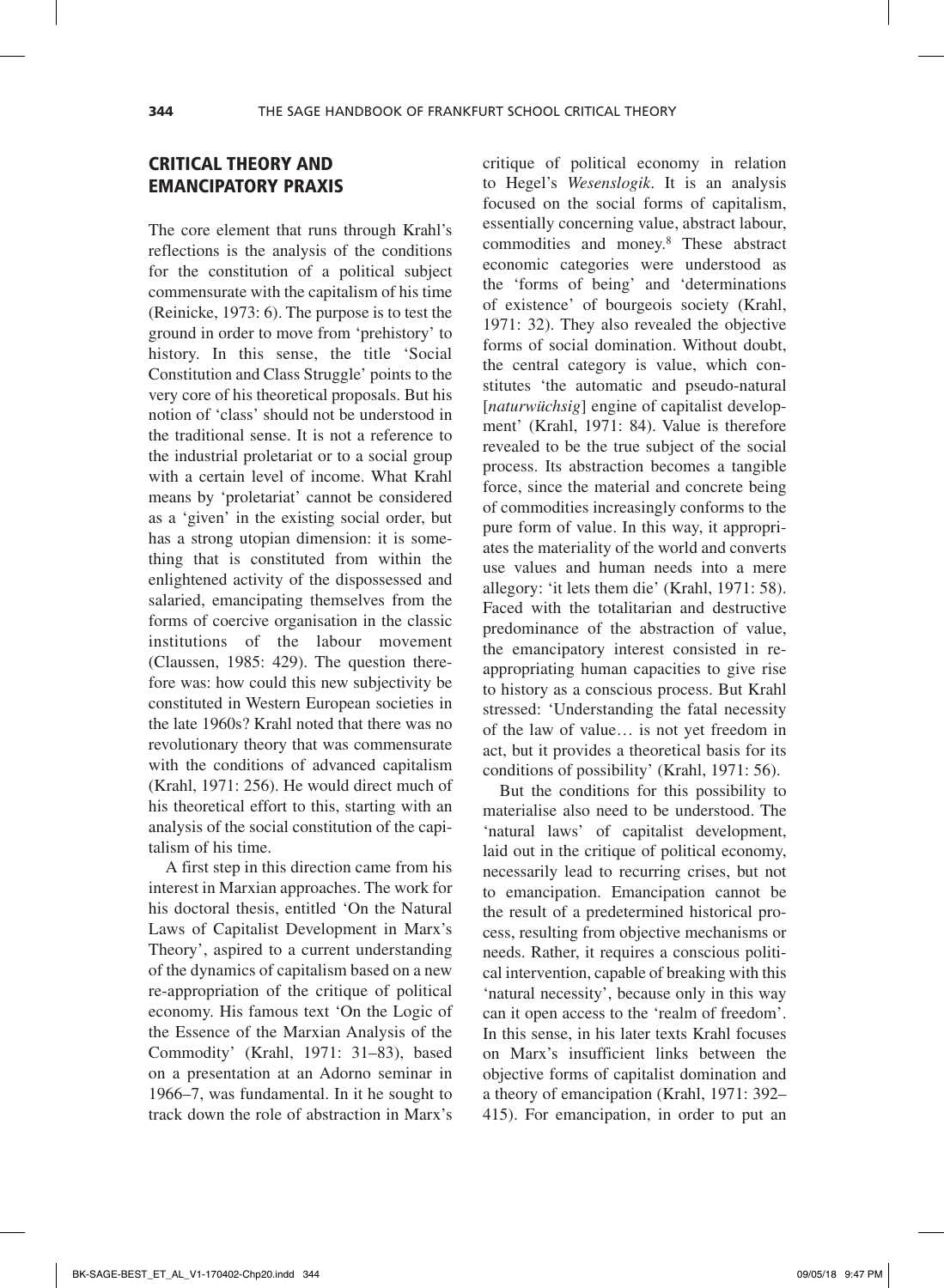end to 'prehistory', must come from the conscious will of organised human beings, not from processes imposed on agents from outside. This was also applicable to the Marxian notion of 'class consciousness', which could not be understood as being purely objective (Krahl, 1971: 398 ff.). Ultimately, it was a question of purging the Marxian tradition of its mechanistic elements, of all objective determination that might constrain the spontaneity of a transformational political subjectivity. But merely affirming this subjectivity was not enough: its historical and social conditions of possibility also needed to be investigated.

Grasping capitalism from the perspective of its transformability [*Veränderlichkeit*] required going beyond the very immanence of the system to probe the conditions of possibility of a transformative subjectivity. Hence his defence of the concept of a 'concrete utopia' (Krahl, 1971: 350). His proposals are tentative, sketches left in a fragmentary state due to his early death. One of their key aspects is in the category of production, which is clearly fundamental in capitalist socialisation. Production encompasses both labour and its social organisation. But a purely economistic interpretation would overlook its political potential, for labour is not only a 'misfortune that valorises capital' but also – at least potentially – 'a productive force of emancipation that denies capital' (Krahl, 1971: 396). In this sense, Krahl's approach can be read as a rejection of the Habermasian separation of labour and interaction, which ontologises social metabolism with nature and confines it to the realm of necessity. Labour, as an 'objective activity' [*gegenständliche Tätigkeit*], cannot be reduced to mere 'instrumental action' (Krahl, 1971: 401 ff.). The development of human abilities, and even the capacity for enjoyment, is also part of the productive forces. In this sense Krahl developed a concept of production with a strong emancipatory potential. Production is understood by him as the 'beginning of history'

and therefore as the end of 'natural history': 'Production is what enables human beings to develop an active relationship with nature and means that they are able to emancipate themselves from it' (Krahl, 1971: 393). It is linked to the development and emancipation of human needs, even beyond self-preservation, is what enables 'an autonomous life activity' and, as such, 'is inextricably linked to political spontaneity' (Krahl, 1971: 344).

But how does this potential materialise in advanced capitalism? When labour becomes subsumed under capital, production is socialised. In capitalism, the productive process itself, the social metabolism with nature, is socialised – albeit not consciously. But this makes the contradiction between socialisation and private appropriation increasingly apparent. In this sense Krahl detected a key process by which, with the growth of productivity, scientific and technical knowledge becomes a production factor. Intellectual labour, increasingly necessary in a productive process based on automation and on the growth of fixed capital, is subsumed under the demands of capital. This transforms the very character of social antagonisms (Krahl, 1971: 340). On the one hand, intellectual and scientific labour loses its special character and is subject to the same criteria that govern productive labour, becoming subordinate to the demands of capital profitability. On the other hand, this makes possible an alliance between manual and intellectual labourers.<sup>9</sup> This alliance would be inscribed within the relations of production of advanced capitalism, and it opened up new possibilities for Krahl. First, it meant that the 'class' to be politically articulated could no longer be identified with the industrial proletariat. Without including scientific intelligence, it was no longer possible to construct a class consciousness commensurate with the conditions of advanced capitalism (Krahl, 1971: 341). In his opinion, this meant that the 'movement of scientific intelligence' could now be expected to become a 'collective theorist of proletarian praxis' (Krahl, 1971: 351).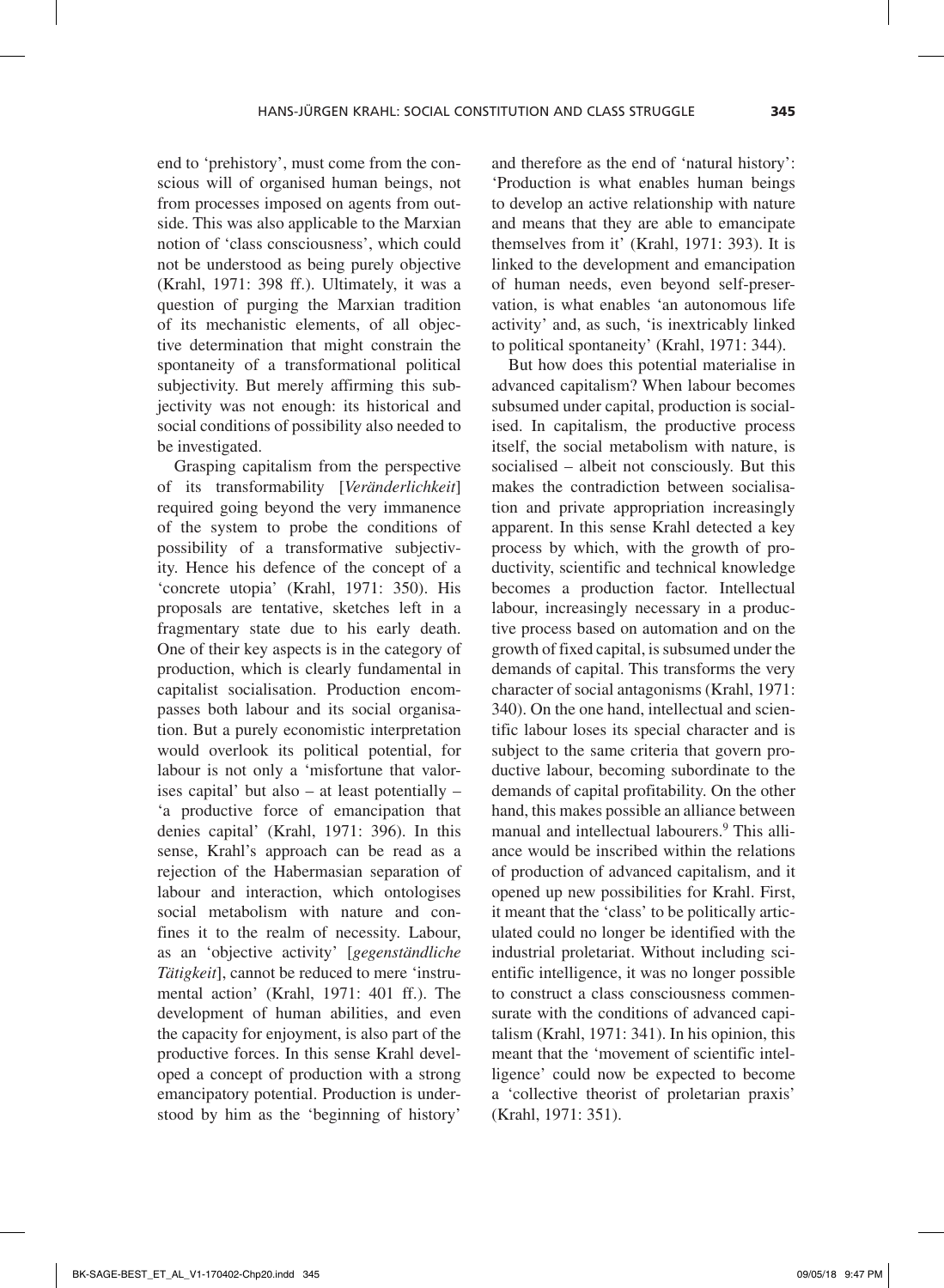These formulations, and especially the text 'Thesis on the General Relationship between Scientific Intelligence and Proletarian Class Consciousness' (Krahl, 1971, 336–53), have had a considerable influence on the approaches of Italian post-operatism (Berardi, 2016; Negri, 1976). But perhaps it would be excessive to consider Krahl as a pioneer of the post-worker condition. It has already been highlighted that some of these formulations, closely linked to the crumbling phase of the student movement, were somewhat problematic (Cavazzini, 2010; Reinicke, 1973: 54). To a large extent these theses are marked by Krahl's opposition to the 'proletarian turn' within the movement, which after some defeats and disappointments had led to the predominance of pseudo-working-class positions among students (Kocyba, 2010). Moreover, the later course of capitalism revealed that the emancipatory possibilities that Krahl had predicted were not realised: the incorporation of co-operation and human relationships into the productive process has not broken the realm of necessity, nor has the division between labour and thought really been overcome. However, this does not detract from his search for ways to disrupt the objective logic of socialisation and articulate new forms of political subjectivity. In this regard, the core aspect that runs through his proposals seems to be the question of organisation. His purpose was not so much to develop a strategy for taking political power as to constitute forms of life and struggle that anticipated a way towards emancipation within actual existing reality. Krahl's merit lies in having noticed the centrality of this issue for all emancipatory theory, pointing to the need to go beyond the positions of 'classic' critical theory in this regard (Krahl, 1971: 292, 300).

For Krahl, the constitution of a transforming subjectivity amounts fundamentally to a question of organisation. In his view the objectivist character of Marx's notions of class and class consciousness prevented him from adequately addressing this question (Krahl, 1971: 400). Leninism, for its

part, with its confidence in the vertical structure of the party, took for granted what had to be built: class and the organisation itself. Krahl believed that only through the praxis of struggle could a political subjectivity with transforming consciousness be articulated. His approach would therefore be linked to Walter Benjamin's observation that organisation is the medium in which the reification of social relations is reflected, but also the only medium in which this could be overcome (Benjamin, 1930: 221). This is where the centrality of self-determination comes to the forefront, as opposed to the imperatives of the constituted logic of socialisation. The aim was to anticipate the realm of freedom in the struggles carried out in the midst of a world marked by coercion. This was undoubtedly the point at which the dissolution of bourgeois individuality was bound up with the utopian dimension of the movement. But the new subjectivity, which required spontaneity and solidarity, could not be considered as a given in capitalist conditions, as atomisation, strategic relationships and a conformist attitude prevailed in them. Giving rise to new ways of living also required discipline. It was a 'concerted effort to overcome the deindividualised status of individuals' (Berndt, 1988: 182). In Krahl's words: 'For us in the SDS the question arises as to how to build a form of organisation which, under conditions of coercion and violence, could generate individuals who were both autonomous and able to submit to struggle demands under conditions of coercion. This problem is completely unresolved' (Krahl, 1971: 262).

Certainly, Krahl did not succeed in solving this problem, but he unequivocally noted its centrality. The question of organisation also had to do with attempts to go beyond the individual experience of impotence in advanced capitalism. It was a reality that had to be faced, because 'everyone tries to escape this experience of impotence and the pressure of the social relations because it is something painful' (Claussen, 1985: 429). This became apparent in the breakdown of the movement,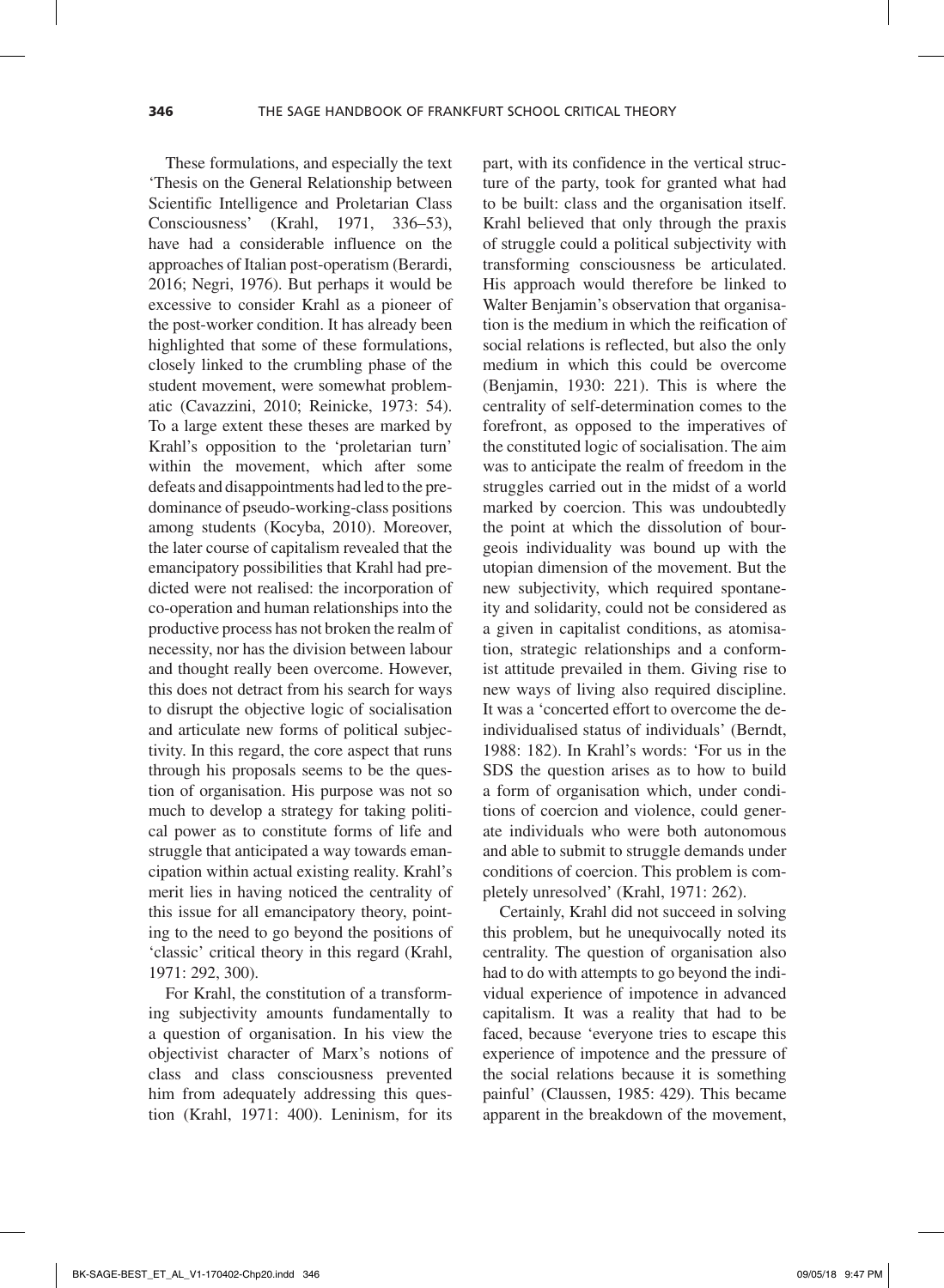in its degeneration into sectarian and self-referential groups, whose radicalism was purely verbal and did not allow for the articulation of a significant social force. In his later writings, Krahl repeatedly pointed to the need to reflect on the contradictions of a movement of young intellectuals increasingly turned to actionism, acting from within an 'action-based, sectarian and blindly selfish' consciousness (Krahl, 1971: 311). But an emancipatory movement required the establishment of long-term solidarities and an understanding of the coercive framework involved in social logic. If Adorno had confronted students with the critique of pseudo-activity, Krahl's later texts revealed that he was aware that the movement's emancipatory reason had become self-destructive. For Maoist or neo-Stalinist groups, indoctrination in their respective worldviews became a substitute for praxis and ultimately prevented them from understanding the capitalist reality they lived in:

The closed canon of systematic theorems and a disciplined organisation are symptomatic of a substitute for strategy and for the need of security and bonding that blocks the development of revolutionary praxis and emancipatory needs of freedom; of revolutionary needs in a political struggle that demands results and is fraught with risks. (Krahl, 1971: 318)

In his later writings, Krahl repeatedly pointed out that the movement suffered from the lack of a political reality principle. This principle should take into account both power relations and the social forms of consciousness (Krahl, 1971: 284–90). Only on the basis of the reality principle could strategies and organisational imperatives be developed for survival in late capitalism. Undoubtedly, 'the antiauthoritarian revolt was dashed by this lack, not by external repression' (Claussen, 1985: 429). For Krahl, therefore, the priority was to connect with diffuse social needs in which an emancipatory impulse could be seeded. The integration of the working class into capitalism meant that the impulse for politicisation was no longer hunger and material misery. This broke the certainties of the traditional revolutionary movements, but it opened up new possibilities: articulation of emancipatory interests that aimed beyond the mere sphere of survival, of the struggle for 'rough and material things' (Benjamin, 1997: 694); awareness of the mutilation of human opportunities at the centre of the socialising logic of advanced capitalism, as well as the administered reduction of opportunity and the mutilation of experience; evidence that the technical sophistication of society, its progress in the mastery of nature, had not been accompanied by a development of individual and social potential but rather by their brutal atrophy. Hence Krahl's insistence on formulating widespread emancipatory needs at the social level, even using precarious and insufficient categories. Otherwise, critical theory would succumb 'to the technification process of the sciences' (Krahl, 1971: 323).

The sudden death of Krahl cut short the potential for a model of critical theory that had barely emerged. 'The life of Krahl, who physically and psychically walked a steep and deadly path, bears witness to the existential seriousness with which an emancipatory reality principle was developed as a collective possibility of living hope for the individual' (Claussen, 1985: 429). What followed was a process of breakdown into sectarian fractions, armed struggle and the repressive brutality of the German state. It would be naive to think that Krahl could have stopped this historical drift, but he would certainly have been able to theoretically articulate the *movens* of defeat and seek new perspectives of emancipatory struggle in them. What remains of him are only a few writings, some transcripts of talks and annotations rescued from oblivion.<sup>10</sup> These are little more than fragments, and they contain the imprint of a life in turmoil, marked by the intensity of a movement that left little respite for theoretical work. Nevertheless, they make possible the recognition of an enormous theoretical and political potential that continues to offer stimuli that deserve to be pursued.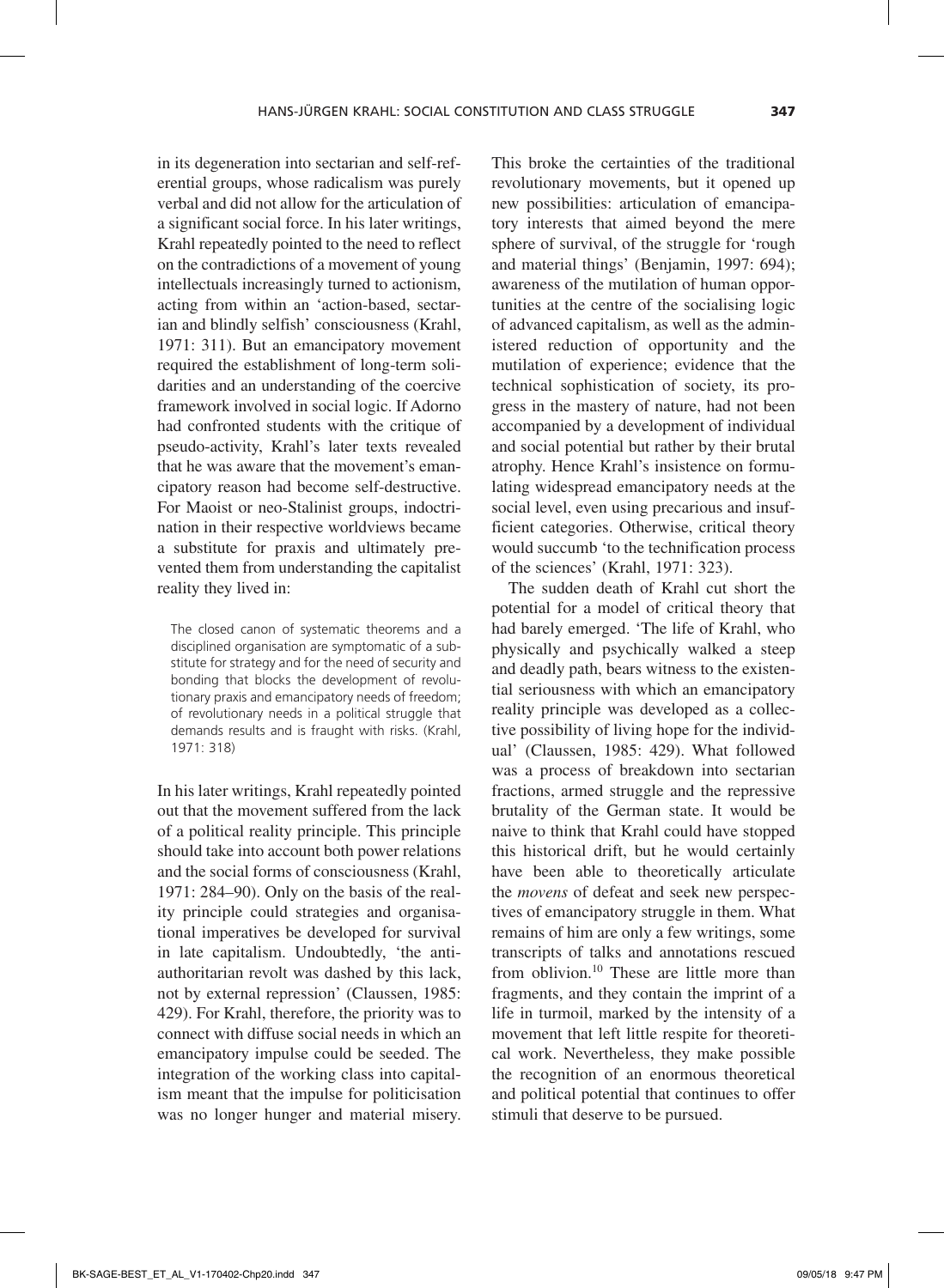#### *Notes*

- 1 For background on the occupation, cf. Negt, 1995: 177 ff. For an elaboration of the events by a participant who was close to Krahl, see Claussen, 1985: 230.
- 2 First and foremost were Max Horkheimer and Theodor W. Adorno, intellectual authorities with whom they were constantly in contact. At a greater geographical distance but closer to the politicised students was Herbert Marcuse. An intermediate generation was composed of Jürgen Habermas, Oskar Negt and Alfred Schmidt (and to a lesser extent Karl-Heinz Haag), who were at that time young lecturers and assistants at the University of Frankfurt. An interesting testimony of Adorno's relationships with his students can be found in Claussen, 1988: 267–71.
- 3 In 1965, Heinz Ludwig Arnold commissioned him to co-ordinate an issue for the *text + kritik* journal about Jean Paul. The volume would be published in 1970 and would contain many of the authors and articles proposed by Krahl (Sassmanshausen, 2008: 432). Rolf Tiedemann, editor of the works of Benjamin and Adorno, told how, in 1968, during the controversies of the Congress of the German Sociological Society on 'Late Capitalism or Industrial Society?', in which Krahl took the lead, the young SDS leader introduced himself in one of the breaks and sat down with him to discuss Benjamin's concept of allegory (Tiedemann, 2011: 56).
- 4 This is also true of the rest of Krahl's edited texts. The book published as *Erfahrung des Bewusstseins* [Experience of Conscience] (Krahl, 1979) is the transcript of a recording of Krahl in a 1968 workgroup on the introduction to Hegel's *Phenomenology of the Spirit*. *Vom Ende der abstrakten Arbeit* [On the End of Abstract Labour] (Krahl, 1984) contained different fragments of his work on Marx and the state of advanced capitalism. Other texts mainly contain transcripts of collective discussions about Lukács' *History and Class Consciousness* (Cerutti et al., 1971) and about the relationship between sensitivity and abstraction for a materialist epistemology (Brinkmann et al., 1978).
- Among the biographical profiles of Krahl, those by Detlev Claussen (1985) and Uwe Wesel (2002: 127–34) are especially valuable. The notes of Sassmanshausen (2008) are also very useful but contain some inaccuracies. In contrast, Gerd Koenen's (2008) attempt to re-evaluate his trajectory from an unpublished private notebook that Krahl wrote at the age of 17, suggesting affinities with a kind of ultra-conservative mysticism, is unconvincing and highly suspicious.
- 6 In fact, the most pronounced theoretical differences would not be with Adorno or Horkheimer but with Habermas (Krahl, 1971: 248–260, 401 ff.).
- The language used in the text has often led to misunderstandings: 'The "propaganda of shots" (Che) in the "Third World" should be supplemented with the "propaganda of action" in the metropolis, which historically makes urban guerrillas possible. An urban guerrilla fighter is the organiser of an irregularity understood as the destruction of the system of repressive institutions (Dutschke and Krahl, 1980: 290). But it would be wrong to see in this 'guerrilla mentality' an intellectual anticipation of the RAF: 'Not only because it is false in a strictly historical sense, but also because between this call in the autumn of 1967 and the praxis of the RAF in the 1970s, there was a clear qualitative difference. Dutschke and Krahl defined the urban guerrilla as an element of an awareness strategy. The importance of militancy came from its propaganda function, not the other way around. The meaning of irregular action would therefore not lie in the materially destructive force of violence, but in the specificity of abstract violence, in order to turn it into a sensitive certainty, something that, through action, can become an object of experience' (Kraushaar, 1987: 23).
- 8 Krahl's relationship with the 'new reading of Marx' undertaken by Hans-Georg Backhaus and Helmut Reichelt has often been pointed out (Spaulding and Boyle, 2014; Kocyba, 2010). Undoubtedly there are points of convergence, and Backhaus himself has underlined his influence on Krahl's approach (Backhaus, 1997: 31, 216 ff.), but the priorities diverge. Krahl's interest does not focus on a thorough understanding of capitalism at a high level of abstraction but on an attempt to conceive it from the perspective of its transformability.
- 9 'By this I mean that, on the one hand, the adaptation of intellectual labour to the norms of capitalist labouring time hinders mediating thinking, which understands society as a whole. But, on the other hand, as scientific labour is subsumed under capital, the bourgeois cultural consciousness in the classical sense (to which the scientific intelligence of the bourgeois class subscribed, precisely in the realm of natural sciences and technical intelligence) becomes annihilated. This opens up the possibility, not the necessity, that scientific intelligence conceives and experiences the products of its scientific labour as the alien and non-mystified power of capital' (Krahl, 1971: 325).
- 10 Since 2005 several initiatives have been launched to rescue the memory of Krahl, ranging from a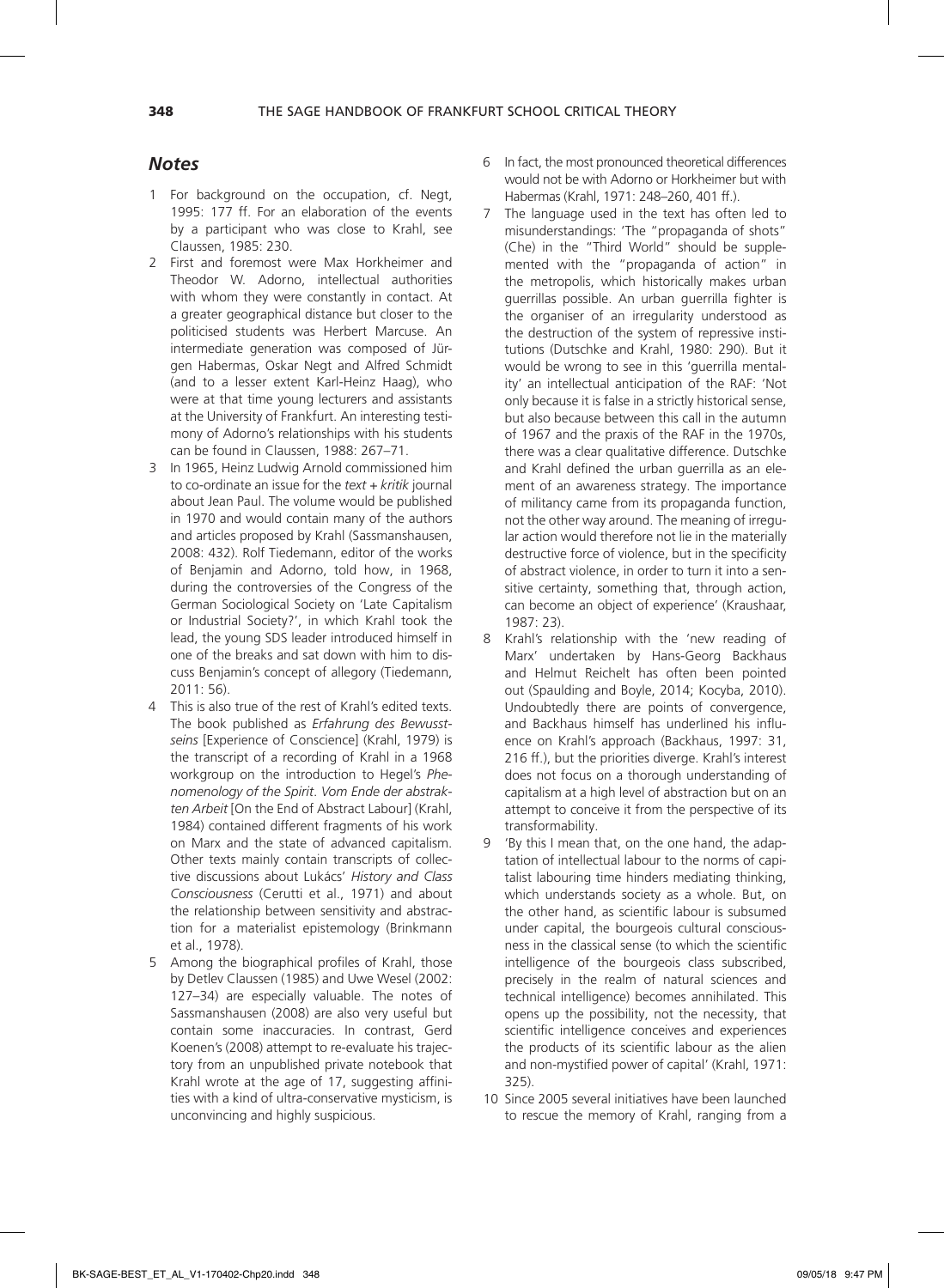file and an institute in his name to several webpages. A number of unpublished documents were also published in issues 3 and 4 of the *Digger Journal* (http://www.digger-journal.net/).

#### **REFERENCES**

- Adorno, Theodor W. (2000): Kritik der Pseudo-Aktivität. Adornos Verhältnis zur Studentenbewegung im Spiegel seiner Korrespondenz, in: *Frankfurter Adorno Blätter*, VI, Munich: Text+Kritik, 42–116.
- Adorno, Theodor W. (2003): Graeculus (II). Notizen zu Philosophie und Gesellschaft 1943–1969, in: *Frankfurter Adorno Blätter*, VIII, Munich: Text+Kritik, 9–41.
- Backhaus, Hans-Georg (1997): *Dialektik der Wertform*, Freiburg: ça ira.
- Benjamin, Walter (1930): Ein Aussenseiter macht sich bemerkbar, in: *Gesammelte Schriften*, vol. 3, Frankfurt a. M. Suhrkamp 1991, 219–25.
- Benjamin, Walter (1997): Über den Begriff der Geschichte, in: *Gesammelte Schriften*, vol. 1·2, Frankfurt a. M. Suhrkamp, 1997, 694.
- Berardi, Franco (2016): *L'anima al lavoro*, Roma: DeriveApprodi.
- Berndt, Heide (1988): Nachträgliche Bemerjungen zur 'Unruhe der Studenten', in: Kraushaar (1998), vol. 3, 167–86.
- Brinkmann, Heinrich; Brückner, Peter; Krahl, Hans-Jürgen; Lauermann, Manfred (1978): *Sinnlichkeit und Abstraktion. Materialien zu einer materialistischen Empirie*, Giessen: Focus Verlag.
- Cavazzini, Andrea (2010): Lutte de classes dans le capitalisme avancé. Les aventures de la dialectique chez Hans-Jürgen Krahl. Séminaire du GRM: https://f.hypotheses.org/wpcontent/blogs.dir/1106/files/2013/01/GRM4. LENINE.Krahl\_.Cavazzini.pdf [accessed June 27 2017].
- Cerutti, Furio; Claussen, Detlev; Krahl, Hans-Jürgen; Negt, Oskar; Schmidt, Alfred (1971): *Geschichte und Klassenbewusstsein heute I*, Amsterdam: De Munter.
- Claussen, Detlev (1985): Hans-Jürgen Krahl. Ein philosophisch-politisches Profil, in: Krahl (1971), 424–31.
- Claussen, Detlev (1988): *Mit steinernem Herzen. Politische Essays*, Bremen: Wassmann. 1988.
- Claussen, Detlev (2000): Der kurze Sommer der Theorie, in: *Aspekte der Alltagsreligion*, Frankfurt a. M.: Neue Kritik, 154–63.
- Demirovic, Alex (1989): Bodenlose Politik Dialoge zwischen Theorie und Praxis, in: Kraushaar (1998), vol. 3, 71–98.
- Dutschke, Rudi and Krahl, Hans-Jürgen (1980): Organisationsreferat, in: Kraushaar (1998), vol. 2, 287–90.
- Horkheimer, Max (1968): Vorwort zur Neupublikation, in: *Gesammelte Schriften,* (2009), vol. 3. Frankfurt a. M.: Fischer, 2009, 14–19.
- Horkheimer, Max (1970): Beileidschreiben an die Eltern Hans-Jürgen Krahls, Max-Horkheimer-Archiv, published in: http://www.krahl-seiten. de/ [accessed December 27 2016].
- Kalitz, Susanne (2007): *Von den Worten zu den Waffen? Frankfurter Schule, Studentenbewegung, RAF und die Gewaltfrage*, Wiesbaden: VS Verlag für Sozialwissenschaften.
- Kocyba, Hermann (2010): Abstraktion und Herrschaft. Dialektik als Darstellung und Kritik. *Digger Journal*, 4: http://www.digger-journal. net/digger-4/abstraktion-und-herrschaftdialektik-als-darstellung-und-kritik/ [accessed June 27 2017]
- Koenen, Gerd (2008): Der traszendental Obdachlose – Hans-Jürgen Krahl. *Zeitschrift für Ideengeschichte*, 2 (3): 5–22.
- Krahl, Hans-Jürgen (1971): *Konstitution und Klassenkampf. Zur historischen Dialektik von bürgerlichen Emanzipation und proletarischer Revolution*, Frankfurt a. M.: Neue Kritik, 2008.
- Krahl, Hans-Jürgen (1979): *Erfahrung des Bewusstseins. Kommentare zu Hegels Einleitung in die Phänomenologie des Geistes und Exkurse zur materialistischen Erkenntnistheorie*, Frankfurt a. M: Materialis.
- Krahl, Hans-Jürgen (1984): *Vom Ende der abstrakten Arbeit*, Frankfurt a. M.: Materialis.
- Kraushaar, Wolfgang (1987): Autoritärer Staat und antiautoritäre Bewegung. Zum Organisationsreferat von Rudi Dutschke und Hans-Jürgen Krahl auf der 22. Delegiertenkonferenz des SDS in Frankfurt (4.-8. September 1967), in: Kraushaar (1998), vol. 3, 15–33.
- Kraushaar, Wolfgang (1998): Frankfurter Schule und Studentenbewegung: Von der Flaschen-